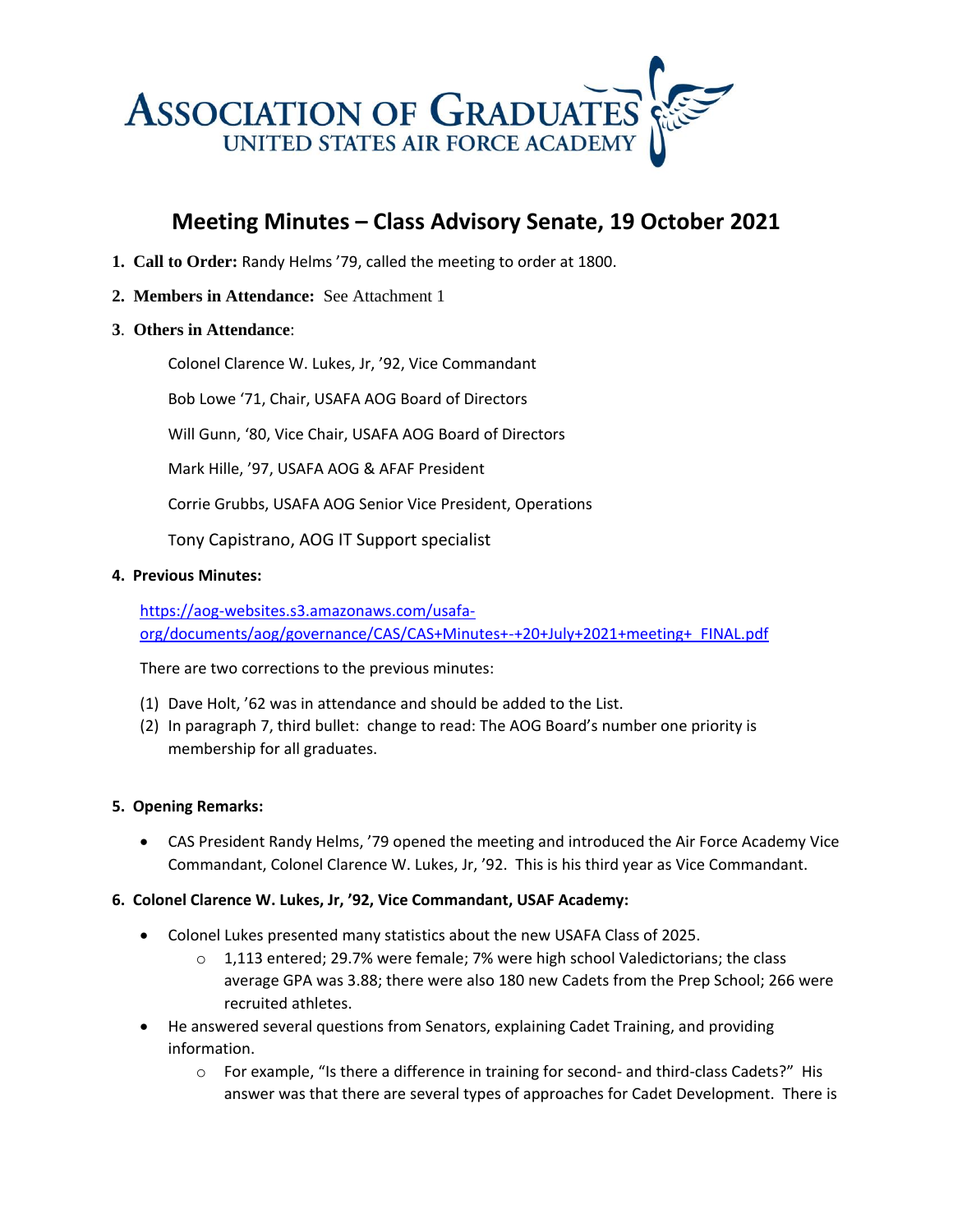

now a stronger focus on the 4<sup>th</sup> classmen by ALL upperclassmen, not just the 3-degrees. Just this past year, it was made mandatory for every upperclassman to memorize each 4-degree's full name.

- $\circ$  The NEW Commandant, Brig Gen Moga has brought back many things from the past, like 4-degrees calling minutes in the Squadron Areas, the O-96 in Mitchell Hall, and 4 degrees running on marble strips.
- $\circ$  The thought here is that some things are still important for leader development; Brig Gen Moga wants to restore the Warfighter mentality, emphasis of performance under stress, and understanding your limits.
- o Col Lukes was asked about physical Fitness of the entering class, 2025.
- $\circ$  There are still weight standards, but in some cases for athletes, there are exceptions where the Cadet has to meet "positional" standards ie, "HEAVIER" for example, foot-ball players and wrestlers. However, the AVERAGE PFT (Physical Fitness Test) score is 367 points, an ALL TIME HIGH! They have more "500 Club" members, and only 56 Cadets on Athletic Probation.
- $\circ$  There is, however, OVERSIGHT on these athletes through the whole experience. Any given exemptions are eventually put into the "Get-Back-Fit" program.
- $\circ$  The Class of 2024 is the class that the Commandant is most concerned about, since due to covid, they have not seen a "normal" year.
- $\circ$  One question had to do with the appearance of Cadets at Football Games and that wearing BDUs tends to give a "sloppy" appearance to the public. What many don't realize is that each game has a theme (ie., warrior, space force, etc), and the uniform is selected specifically for that theme.
- $\circ$  Recognition this year will be a lot different. They plan to do a lot of things that were done in the past. It will be a mentally-taxing event; it will be an all-class- event, not just the 3-degrees. The plan is to have a Heritage theme this year.
- $\circ$  Honor Code training is also taking on a new look. They have an extremely effective remediation program; 4-degrees are involved in remediation weekly, not waiting until there is a violation. Upperclassmen are also being asked to re-commit to the Code during 4-degree training.
- $\circ$  When asked what he would like to see from the graduate community, he indicated that they are happy with what graduates are doing right now. Not many see all the things that are happening at USAFA, but there is much happening. One goal is to have a mentor for each 4-degree, and eventually for all upper class too.

#### **7. Bob Lowe, '71, Chair, AOG BOD Remarks**:

- They are looking to add more engagement between graduates and Cadets with the new membership programs opening to all graduates soon; this is to let the Cadets know that the Long Blue Line supports them.
- The AOG Board is also looking for interested candidates to volunteer to fill Board Committees.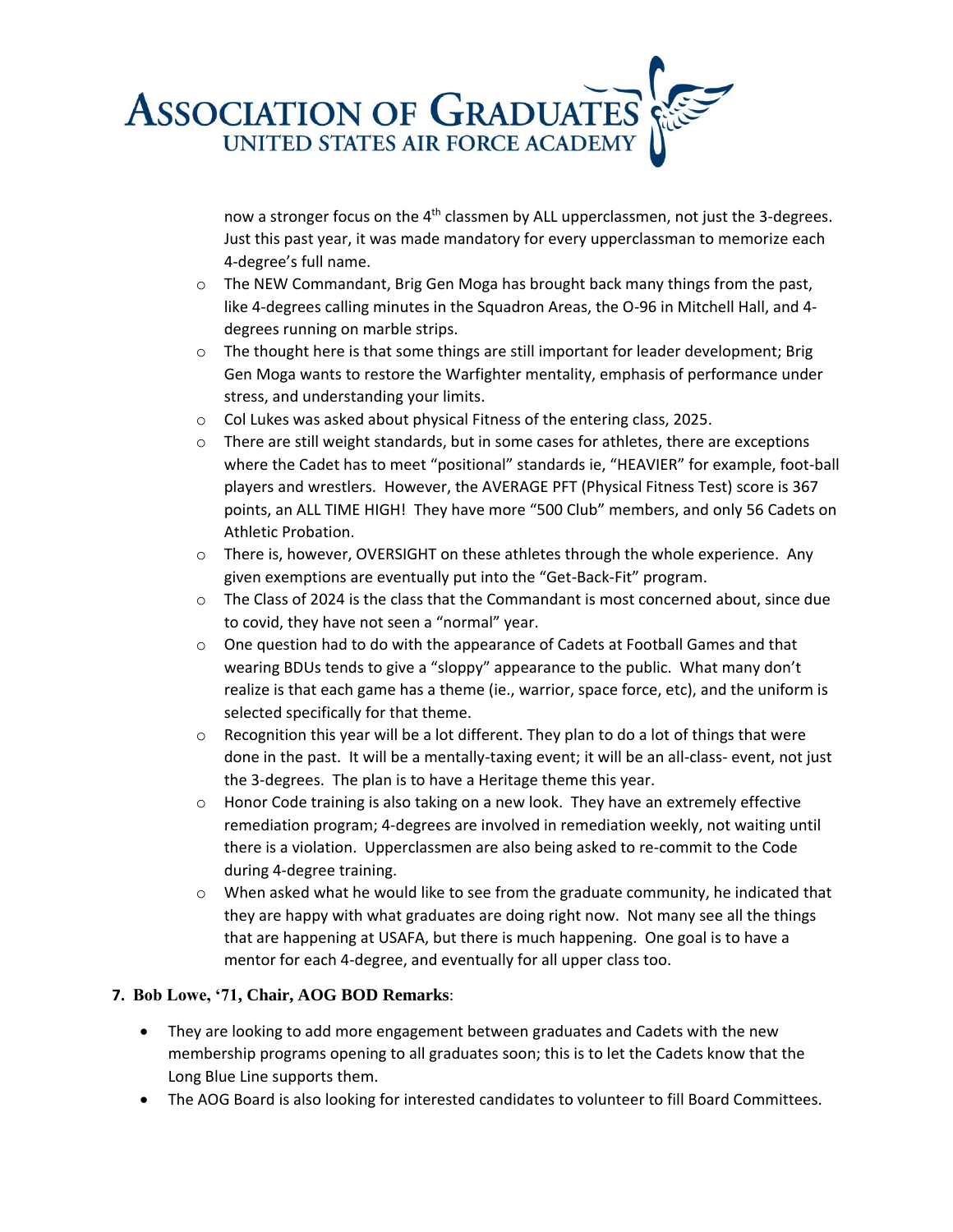

• The next AOG Board election is 1.5 years away. There is some concern on the Board that they have no representation from '90s classes.

## **8. Will Gunn, '80, Vice Chair, AOG BOD Remarks:**

- He explained that the Board is pleased that the BYLAWS were changed in the last election, allowing the Board to make appropriate changes to the Bylaws. They are now looking at what needs to be changed to accommodate membership for all graduates.
- The AOG Board appreciates the feedback from the Graduate Community through the CAS. The Board wants to reflect the will of the membership.
- As far as volunteers for the Board Committees, there has been an under-whelming response from graduates, and they will try again.

## **9. Mark Hille, '97, AOG & AFAF Vice President:**

- Mark Hille began his update by praising the accomplishments of Marty Marcolongo's service to the AOG over 20-plus years.
- He provided a status of some of the changes being made to the organizational structure of the AOG and Foundation. This is still an on-going process. The goal is to have a more efficient, more effective, blend of two organizations with one staff.
	- o The Foundation President and AOG President roles have been combined.
	- o Communication teams are now more blended.
	- $\circ$  Events teams are being blended, as well as the back-office accounting and financial teams.
- For the Executive Vice President position, they have had over 20 very strong applicants apply for the position; the plan is to finish the search by Thanksgiving and have the new ExVP in place by January 2022.

#### **10. Corrie Grubbs, AOG Executive Vice President (acting):**

- She gave an update on the effort under way for Membership for All Grads. They still have much to do in the planning, communication, and outreach, but expect Membership for All to start in January 2022. Much has been done and much is still in the works.
- Grads will have to "opt-in" to be a member. Legacy members (Life Members) will still receive a hard copy of Checkpoints.

#### **11. Other Business / Round Table:**

• Several Senators made appreciative comments about how the Reunions have gone this year.